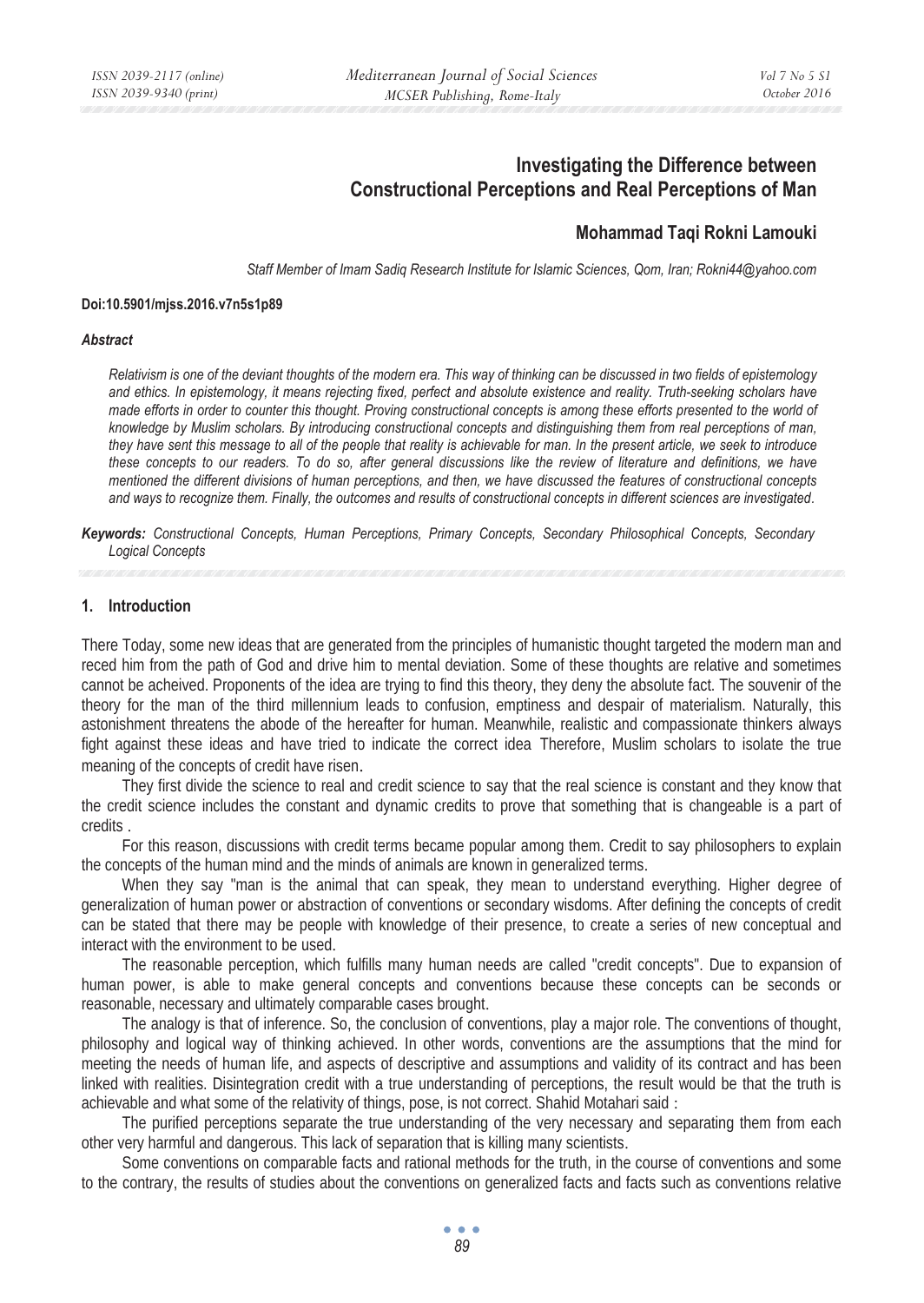concepts of variable and function are considered normal requirements (Motahari, vol. 6, p. 372). With regard to the above, the introduction of and recognize the conventions, it is necessary central issue of this paper is to understand the concepts of credit.

### **2. Literature**

Discussion of the pale form has been around since ancient Islamic sciences.The root of this discussion can be found in science fiction, especially the senses, speech and innovative search. Because of the tendency of Muslims to this issue, trying to understand the meanings of the Qur'an.The work, which will help them to interpret the Quran (Ahmad Hashemi, p. 48). Understanding each subject to scientific understanding of language and words and terms of science. To seek knowledge, knows that every word in it is valid science, what is the intention of the word, by science for the Taliban remain secret.

That is why discussion of the science of jurisprudence, which is directly related to understanding the Word of God and the sayings of the Imams (peace be upon him), and he has become more so where, according Motahari, Perceptions, more to do There Principles (Motahari, vol. 13, pp. 717 and 730). The principles also open the question of whether laws are real or credit assignment and status.

Also, the inventor of the discussion of the religious and social orders. In this context, the role of the Islamic sciences have provoked Allameh Tabatabai attention to them formally conventions to the Islamic philosophy. He says:

Although efforts are appreciable predecessor scholars, but on conventions, a special word of them to us. So we had to take action in this regard were to draw up specific content (Tabatabai, Rasa'il ferocious, p. 123).

Motahari also believes that discussion of the works Alama their own initiative and without relying on the work of earlier philosophers raised (Motahari, vol. 13, 717). Some scholars said:

The credit is interpreted in the sense that the late Allameh have apparently not been in the works initiative. Nevertheless, he is not unheard of;

As Ibn Khaldun rational knowledge of science and science intersect and different circumstances and in a confluence between the ways these two types of knowledge is harmful (Davari Ardekani, 137).

#### **3. Definitions**

The word "credit" is usually the word "true" or "real" is used to refer to it, the things that we do not return. In philosophy, the word "credit" and "abstract" in a sense come. In general, what the outside world does not apply, the account name itself is abstract. In other words, conventions and abstract matters are referred to the existence and validity of vertical, such as universality, particularity and object. You may find out the origins of abstraction conventions and may not be made only by the human mind (Sajjad, 76 and 77)

Accordingly, philosophers, credit terms have several meanings and use for non-misleading and wrong, the difference between the meanings must be considered invalid. Including credit meanings are:

- 1. All categories of seconds, whether logical or philosophical, credit called and even incorporates the concepts of credit.
- 2. In other terms, credit to the concepts of law and morality, is allocated latter concepts called "norms" are called.
- 3. notions that have no external manifestation and do not mind using the imagination, are made. These concepts as "illusory" also called.
- 4. The validity of the other terms, the "authenticity" of being in the existence or nature is used. (Mesbah Yazdi, teaching philosophy, vol. 1, pp. 178 and 179).
- 5. credit limit and order of an object that is the object of giving. This action by seizing and imagination are done (Tabatabai, Rasa'il ferocious, p. 129)

It seems that the definition of the third and fifth are very close;

Reti are appropriate definitions for the concept of credit. Foreign and apply the concepts that are subjective and are made with the help of imagination. Thus, the active power of the human mind that is doing the practical validity. The judiciary, the characteristics of what he has received by emotional factors, to make something else. Active action branch to sequence the work object is valid. Principles and methods defined in the same Realism is thus the true understanding is that perceptions of credit.

True understanding, development and conceptual reality and self Alamrnd; but perceptions, assumptions that mind to meet the vital needs them and aspects of a situation and assumptions and are valid contract with the realities head and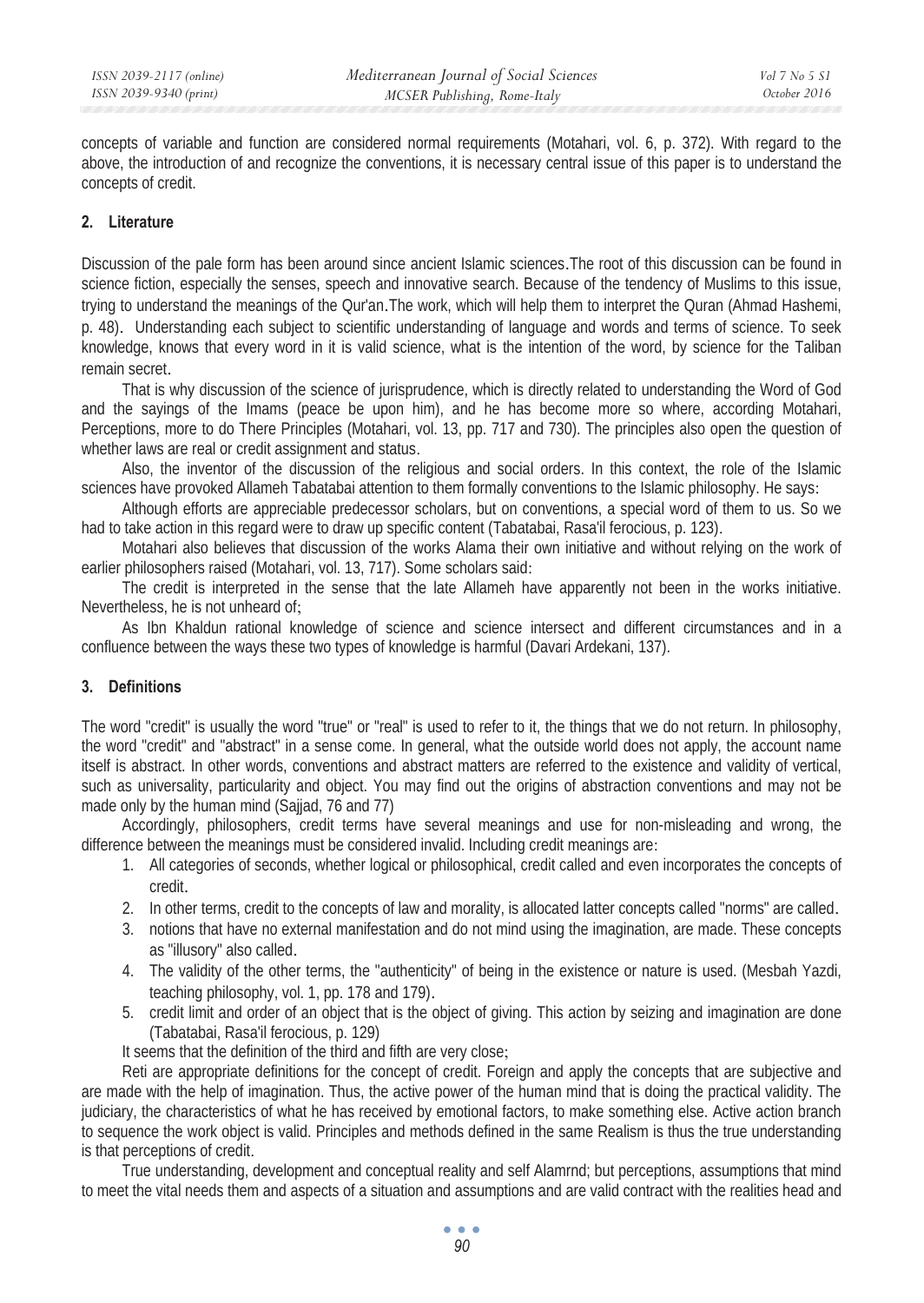have nothing to do.

A true understanding of scientific or philosophical rational value and can be the result of them, but do not logical Perceptions value.

On the other hand, a true understanding of the natural needs of the organism and factors of his life not for the environment and the changing requirements of physical and environmental factors do not change; but Perceptions function of vital necessities and specific environmental factors and the changes they will change, and eventually true understanding, absolute and permanent and are necessary; whereas Perceptions are relative, temporary and unnecessary (see Motahari, vol. 6 , pp. 371 and 372).

### **4. The Division of Human Perception**

Now it is appropriate, mention of the need to divide our perception; because this work will help us to understand better credit terms. Philosophers, reasonable human being has been divided into primary and secondary. Motahari this division has mentioned in his works and then says that this issue has been found only among the latter. Maybe it is exclusively Sabzevari. He believes that the only journeys that are included in one of the chapters of this discussion it is inhaled. (Motahari, vol. 5, p. 279) Attach the other believes that the relationship between the public and private secondary intelligible philosophical and conventions is absolute, ie secondary intelligible philosophical includes broad concepts like the concept of existence, of existence, the meaning of the concepts of non-existence, for nature is pure and additional concepts that some credit concept can also be incorporated into this category. (Fanai Eshkavari, p. 241) The second vote, whatever the concept is credible, reasonable secondary philosophical, but what of the secondary philosophical be read, perhaps the concept of credit and perhaps not. If we accept the idea that absolute conventions secondary intelligible and if we accept a second vote in which some philosophical categories seconds, conventions are, however, seeking to understand the classification categories defined secondary philosophical categories help understanding of conventions will greatly divided. Suggest that it is a reasonable secondary philosophical concepts inherent affinity credit, the late Allameh Tabatabai in his philosophical book has no definition of rational philosophical seconds. Only a short section of it reasonable that the cases cited to explain it is another matter. According to the above description is now divided into the categories described above. What we perceive it, or tangible, or sensible or imaginative as well. In other words, human perception is of three types: perception, perception, illusion and intellectual perception. Perception, perception directly by one of the external senses and inner senses done. If it is found as a result of this feeling in mind, "be sensible" is. Here's what the perception is immediate, the tangible image of the object in mind, otherwise reality stamped image on the outside, not in the mind. If communication and direct exposure of that object perceptible by the senses is cut, the same way that our mind, memory remain in the minds of the imagination or memory is stored and at this stage it is "imagination" and understanding that is called imaginary perception. Now, if some imagination of some tangible object that is common in other ways, we consider, our mind is common to all these people, a concept which could be all-inclusive. The overall concept of the infinite is true of many, including "reasonable" call. Categories are twofold:

Basic categories: straight facts are foreign concepts. Human reasoning faculty, all common forms that have been recorded by the imagination, to make common sense and wisdom in order to give them life. What level of intellect arises, in fact, the real object exists outside is the kind of objectivity and a sense of imagination and reasoning has gone three steps. These categories are the ones that we can refer to a sense or non-sense (intellectual) distinguish them from other things, such as humans. All essences are in our minds and qualify the answer is "moon" Indeed, they are of this category, namely that of the former. Therefore, any meaning, referring to sensory or intellectual object or objects, the object or objects carried on, for example, said: "This object is called the first reasonable .

Secondary categories: Concepts that direct foreign objects and areas are not the different things. These concepts are merely the objects they express judgment and therefore warrant its own special set of determinations in nature and in itself and specific creature is not available. These concepts, also not competent to answer "substantial" to come, such as lack of unity, necessity, diversity and opportunity. (Mesbah Yazdi, teaching philosophy, vol. 1, p. 178-176)

Secondary categories of two species.

Since these two species are due to occur when the predicate of the subject and the predicate is attributed topic, two over there as that is what we mean: First, where the container formwork presentations on the subject and the predicate its qualification both in mind, such as the general people. The species are called the secondary intelligible logic. Second, where the container presentations complainant (predicate) on the subject (Subject) qualification mind within subject (matter) to come (predicate) is out, as they say, "a single man" such as "reasonable philosophical seconds" (Motahari, vol. 5, pp. 279-277).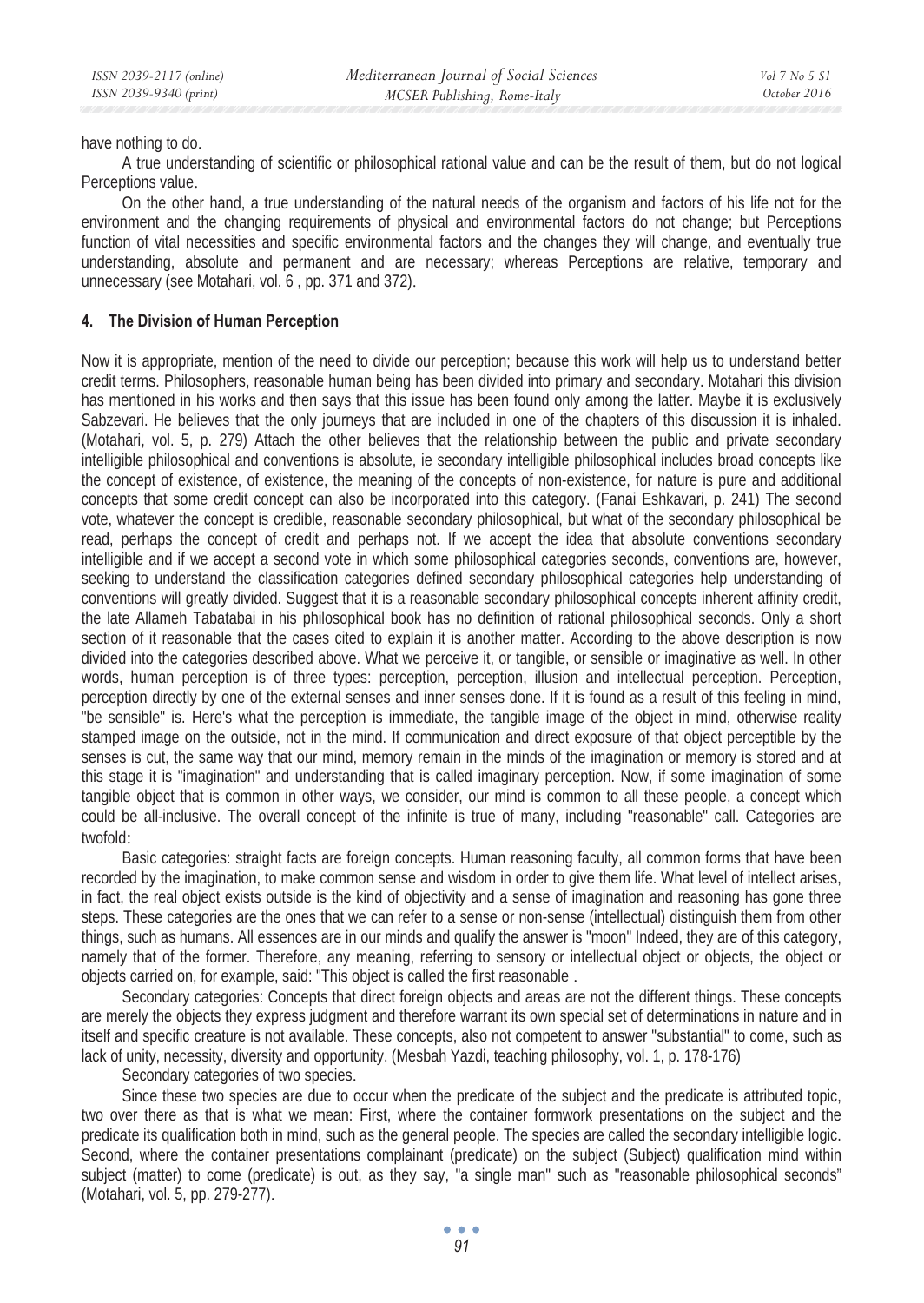The difference in primary and secondary categories

- 1. categories of statements that are proximate taken from foreign objects, ie, in the case of mediation and other Adrakyh not involved, but not secondary intelligible forms of objects, but are merely adjectives things, but not their attributes, available as a special case, but he attributes to be shipped, but can not say that this trait of his own, though he is not there.
- 2. The primary categories had a feeling and imagination, but reasonable seconds, had a feeling, imagination and not as apart; that is the first part of the sensory mind and not, for example, the necessity of a reasonable Thani, imagination and therefore does not make sense.
- 3. The primary categories are specific aspects, which means that to a certain type or a certain sex, or up to a specific category. But the general aspects are secondary intelligible and hence, the public affairs are considered.
- 4. The primary categories usually used in science. The primary rational philosophy can not be created. Out of the deal entirely intelligible;

But intelligible s logic associated with logic, ie, dealing entirely with the mind. Secondary rational philosophical have the same meanings public, constitute philosophy that deal with the mind and the outside. (Motahari, vol. 5, pp. 177- 171)

### **5. Characteristics of Conventions**

The next issue to learn more about credit terms, the characteristics of these concepts. To address the characteristics of conventions, as an introduction to say:

Every living thing in the world is imperfections of life which is prerequisite may have available. Throughout his life, to overcome its deficiencies and this requirement seeks perfection and knows his own happiness. Creator To address this need, wit and sense of possession is established. In this way the human mind and sense of self-interest, and benefited from the wisdom, the knowledge gained and with knowledge needs to raise and sometimes takes help from his mettle.

Unlike animals interact with their environment, natural wisdom and benefit of his wisdom.In fact, the power of the human intellect is to earn a superior position in the universe, it turns out that only his special initiatives.

Conventions, which arose from the power of human intelligence to meet the demand, the most important of these initiatives are considered. In other words, human needs and responding to her inner feelings, to validate resorts. So we can say that conventions born human individual and social needs to achieve perfection and being superior to that of his inner feelings will follow. (Tabatabai, seven letters, p. 128)

The importance of the concept of credit, were expressed in the form of two essentially biological (biology) is raised. The first attempt to life.

Al-Hayat scholars in their studies have concluded that the organism is in a constant attempt. The constant effort to attract the interest and avoid realizing losses.

After each attempt and activity of the organism's head, it's purpose: to gain benefit or to avoid losses. Therefore, the existing activities and above all, human survival is completed.

The third principle is to adapt to the environment. Living in diligence, will have to survive, adapt to the environment. Since every living environment can be different from other creatures, therefore, needs inside living things will be different. So, to survive in any environment, it requires built-in tools and equipment for the special needs of the environment, not solve it. (Motahari, Collected Works, vol. 6, p. 374)

The result of these two principles of the human being for survival and adaptation to the environment, to develop concepts that knocks him to achieve the goal. These concepts are conventions.

Perceptions function of vital necessities and factors for the environment. The realization of the human inner feelings come and he needs to bring to life. He writes:

#### *(Tabatabai, philosophy of realism, p. 100)*

*As it is apparent, the origin of making conventions of active forces, the formative forces of man is to survive. For example, animals that lay eggs due to its natural active branch concepts credit for laying hens are never there for them is the concept of credit in connection with the birth. Thus, the active forces we create our inner feelings and encourage us to do new actions*.

The process involved three things: action, material and human. He said in this regard: So you'll have for your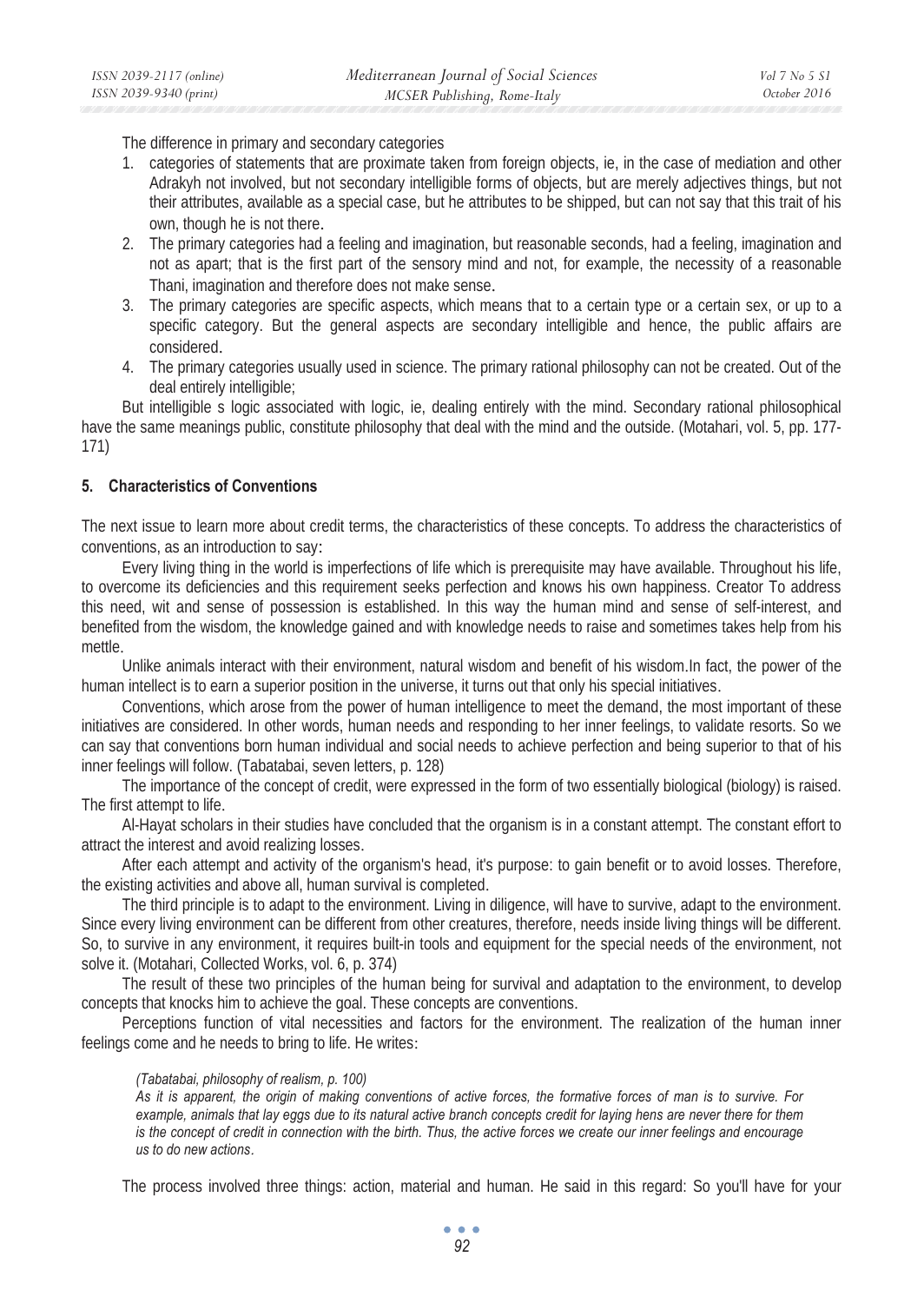perception to action and the matter and give to myself. A child in the first days of life get the things to his mouth. Then he eats the things that cannot be eaten. The appetite eat just felt in his brain and then the name will be replaced, meaning and disciple -wanted, wanted, wanted - and the smell test, clean eating, and sometimes also understands that the matter at hand There, do not eat. Of course, then the name of eating and eating and corrosive action and their material and this sentence in his heart. " This should not be eaten and before saying" I want this to be desirable. " With an expression that the concept of "need" the ratio between the active force and the effect he is. (Of necessity) and the ratio of real and true though, but her man between the active force and effect do not directly affect his foreign, but always felt that going to happen between themselves and the scientific data to the activities of the branch. (Tabatabai, philosophy of realism, p. 101).

People like Allama say that people use the active forces to meet the human needs (such as food). Their active forces which create feelings within to do an activity (such as eating) good for him, desirable and even essential. Therefore, one has to, if his perception of the act, and also to give the matter. In this process, as hunger is a real significance, but as the course of a sense of credibility. Person, who feels hunger, through its active forces, began building his reputation.

Then, as the process of becoming accredited makes and among them everything he had in order to help garlic, credibility, such as in the wake of the food, swallowing, etc .

The description of the results achieved:

- A. Man or any other living creature to operate due to its active forces, makes some of the concepts of credit.
- B. Overall enforcement of conventions, is to preserve it, which was active forces,
- C. This depends on a set of facts before their conventions such as hunger and a bunch of his facts such as the course of action.
- D. The credit terms given to an inner feelings can be generated and then fix it needs, it may be lost. So, conventions variable.

### **6. Identifying Ways of Conventions**

There are two ways we can recognize credits:

To understand these concepts and conventions need to be twofold:

Common conventions

Practical conventions

Practical conventions, born man is felt, and feel, with active forces.

Emotions of man are of two types: Common sense should be the nature and function of natural materials such as absolute and utter love and private feelings and change transfer. As a result of these feelings, the two species can be distinguished conventions:

- A. General conventions other variables constant, such as reliability and validity of the science community and devoted following;
- B. Accompanying private conventions, such as the ugly and the beautiful, private and various forms of association; according to this introduction, we can now examine the components (roots and branches) in credit provisions in the conventions.

As frequently, the credit of disabled people in accordance with natural active forces and the development of human beings. Some human activity is not limited to society and to the individual concerned, such as nutrition. Some of the other activities of mankind, without social assumption was not realized, such as marriage. The conventions of the then divided into two branches: The social conventions; after society conventions. The main difference between the two branches of the conventions is that individual humans, the conventions are the first type, but are not acquired to society, then society will not emerge conventions. Each of these conventions is the principle that some of them are mentioned separately.

Conventions to community

Necessity: The first Perceptions of practical conventions, is of necessity.

The current issue of man, with a belief in the necessity.

This obligation equally "must" that every living creature that puts between himself and his actions.

Good and evil (good or bad):

The second credit is born out of necessity reputation, good and evil in the sense of warmth and lack of amenity is the cognitive. This credit is in the individual.

Choose lighter and easier: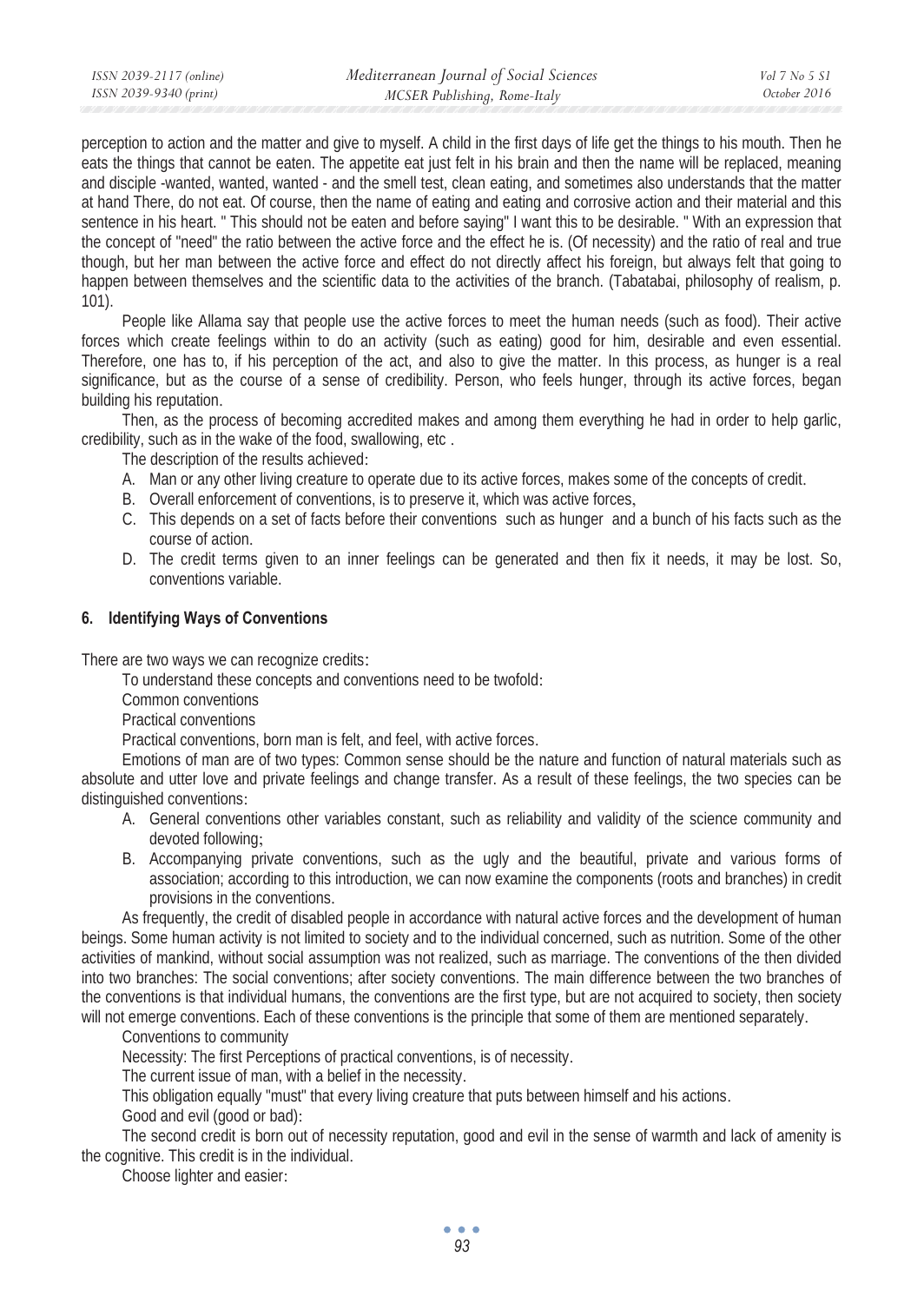Humans naturally, to make their own affairs, without pain and is easy to follow actions. It comes from the painstaking work may face obstacles, and as a result it is not human needs. So always easy for him, the most prestigious.

The Employment and Social humans to achieve their purposes, of everything around him, uses and applies them.

He exploit this to achieve the objective, considered necessary.

Therefore, the principle of employment, the exploitation of others to achieve their goals, the conventions to the community is considered. Maybe this credit, at first glance, a kind of authenticity to the cruelty and self-interest, but He explains that the purpose of this credit is that human nature orientation and continuous development of all, your profit is will (employment credit) and for the benefit of all who will benefit (Social Credit) and seeks to benefit all social justice.

Credit Hasan justice and injustice evil), then shall employ credit ratings and credit community H. justice and injustice is evil.

Compliance of man in the face of foreign objects and when will they be raided his active force, the perception has four modes: science, suspicion, doubt and delusion. Are any of these cases the works that man can expect from an action, satisfy? Of course, not. When the man of action, the work seeks, should know that the practice, involved in this work; because this knowledge is crucial in his decision to act. Just as human knowledge in its decision, that the determinant. In other cases (suspicion, doubt, delusion) have not created dogma. In this case, mutual understanding and have shaken and therefore can not be a trend. The origin of the principles of social fixed essences before. Five main stated are all principles and social conventions have before. (Tabatabai, Philosophy realism, p. 114-105) They are fixed essences of credit; credits that can be used to make other credit before taken into sociological principle. So, credit to these five principles are not only sociological.

### **7. Conventions and Social Dimension**

Root of property: root of this principle dates back to the original allocation of credits before the community. In fact, the property is accounted for essentially completed. This has the effect of special permit any seized property. On the principle of credit derivatives. In terms of society, the allocation is useless and the first day society between the same and have different benefits, have the right to use property means property called and does the same - and resolve all possible possessions - has been credited.

Speech: The need to build word and status word is a key man and most animals vowels in the first phase of the community being aware of it. This necessity arises from the fact that every community large and small, need people to understand each other's intentions and menu of the talk and the like, for optimal performance.

President and subordinate: human social life, shows that the requirement of talent and instinct of employment and to create harmony and order, individuals as president, other people, and they employ the driver command. President of the society, such as the head of the body.

Some people order different from the other members of the body.

This role is also chairman of the rest of society. Based on this principle, conventions applied prohibit, punish, reward, etc. In equity mutual funds: Casual man credited meaning that the relationship is not the President and subordinate; but from the needs and the needs of individuals together, to come, such as different types of exchanges. For this type of conventions, "equality of parties" are said. In this manner there are orders; but these are the guidance not the orders of Molavi (Tabatabai, Philosophy realism, p. 133-1230).

### **8. Conclusion**

Accordingly, the importance and status of science were obvious. As it is written in the introduction, Islamic scholars with the recognition of credit concepts of real meaning have tried deviation relativists think they are revealing the true meaning of human life to prove. There are many facts of science will sponsor our understanding of the sciences. Therefore, it can be argued that the concept of credit recognition in various sciences, has many positive impacts.

Motahari use credit concepts in science is divided into two categories:

- A. In the social sciences: The laws of science when they are told, for example, a series of credit, or the credit is said to be owned, that these things have subjected a series of affairs. The human social life is not the choice of some contracts. These contracts are human situation into their own hands.
- B. In philosophical terms: philosophers believe that it will develop two concepts of the human mind: The first concepts are directly outside. These concepts are derived from foreign examples and are come to mind.